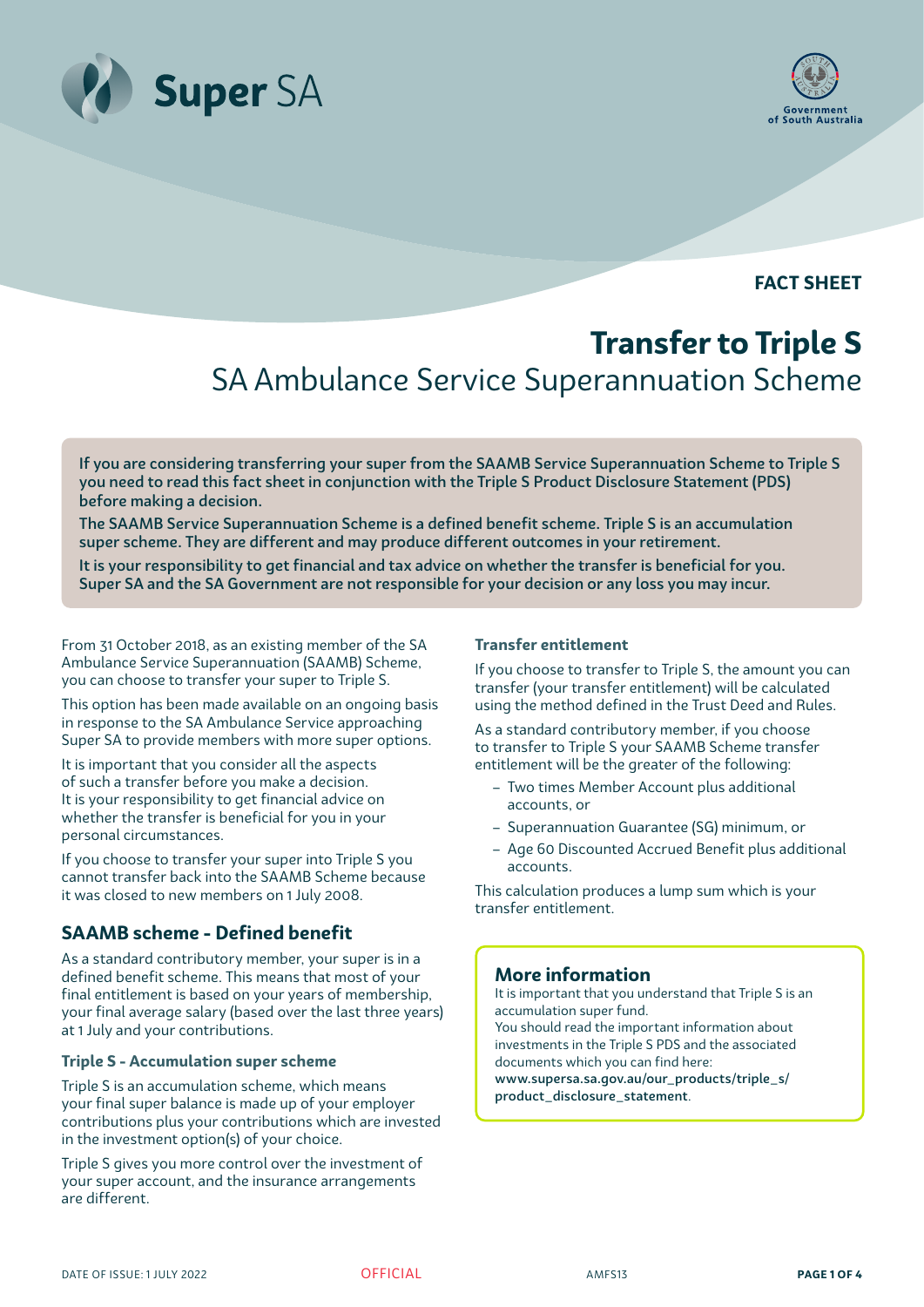# **Frequently asked questions**

#### **If I transfer to Triple S, will I be better off or should I stay in the SAAMB Scheme?**

This depends on your personal situation. Super SA can provide you with a statement of your current estimated transfer balance. It is your responsibility to get financial and tax advice on whether or not the transfer is beneficial in your circumstances.

#### **Why can't Super SA simply tell me what to do?**

Super SA can provide you with information on the differences between the schemes and provide you with a statement of your current estimated transfer balance. As we are not financial planners, we cannot give you personal financial advice.

#### **Triple S is a tax-deferred fund. Does this mean I will be taxed twice if I transfer to Triple S?**

No. Only money that has not been taxed will be taxed in the future. The 4.5% after-tax contribution will not be taxed as this comes out of your after-tax salary and tax has already been paid. Future investment earnings and employer and salary sacrifice contributions are not subject to the 15% contributions tax when paid into Triple S, but the 15% contribution tax is payable when you take your entitlement from Triple S.

#### **How does Super SA work out the lump sum amount that makes up the transfer entitlement?**

The transfer entitlement is calculated by Super SA using the method defined in the Trust Deed and Rules. Super SA can provide you with a quotation of your current estimated transfer balance and includes your member details from which the quotation is calculated.

#### **How does Super SA work out how much super goes into my Triple S account?**

Your completed application will be processed as at the 14th day after it has been received by Super SA. The funds from your SAAMB account will be used to purchase units in the investment option(s) you have selected in Triple S. The number of units purchased in each option will depend on the value of the units as at the 14th day after your application is received. This value, or unit price, is generally determined each business day, in line with how the investment option is performing.

# **Financial Planning**

It is your responsibility to get professional financial advice on whether or not the transfer is beneficial in your circumstances. You can choose your own financial planner or you can take advantage of the commission free service available through Industry Fund Services (IFS).

For more information on IFS see page 4.

**How is my super taxed in Triple S versus the SAAMB Scheme?**

#### **SAAMB Scheme - taxed fund**

15% contributions tax is deducted from your employer, award and salary sacrifice contributions and investment earnings. A Concessional Contribution Cap applies to taxed funds. This means there is a limit of \$27,500 employer and salary sacrifice contributions per financial year that you can contribute that will be taxed at 15%.

Contributions in excess of this cap will be taxed at your marginal tax rate, plus an excess concessional contributions charge.

#### **Triple S - tax-deferred fund**

15% tax is payable on employer and salary sacrifice contributions and investment earnings and is deducted on exit.

The Concessional Contribution Cap does not apply, however contributions will count towards the concessional cap in taxed funds.

An Untaxed Plan Cap of 1,650,000 million on Taxable (untaxed) components on exit applies.

Amounts in excess of this cap will be taxed at the highest marginal rate plus Medicare levy.

#### **If I transfer to Triple S, will I still get the 3% award contribution?**

The 10.5% Superannuation Guarantee you will receive into Triple S from your employer incorporates the 3% contribution.

#### **Am I required to make a 4.5% contribution if I change to Triple S?**

Only contributory members are required to make the 4.5% after-tax contribution.

For non-contributory members, contributions are voluntary.

#### **Can I salary sacrifice the 4.5% compulsory contribution?**

No, the 4.5% must be an after-tax contribution. You can make additional contributions through salary sacrifice and you will need to complete the Triple S Salary Sacrifice Contributions Through Employer form available on the Super SA website.

#### **Can I stay in the SAAMB Scheme and salary sacrifice into Triple S where I have investment choice.**

Yes, SAAMB members have the option to salary sacrifice into Triple S.

#### **What does investment choice mean?**

Investment choice gives you more control over how your super is invested. In Triple S, you can choose to have your super invested across any number of the eight available investment options to suit your risk profile. You can change your investment option as many times as you like and your first switch each financial year is free.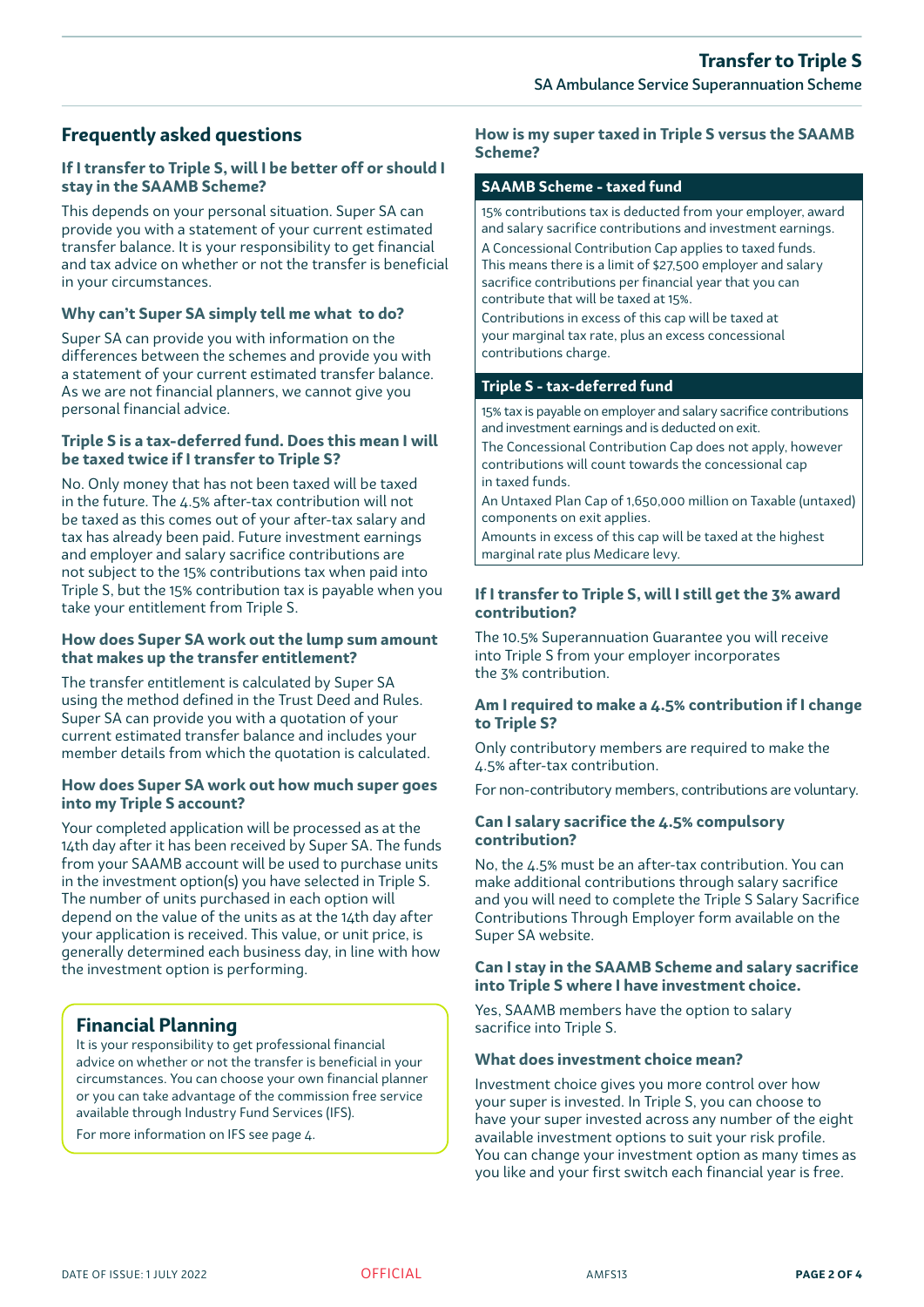In the SAAMB Scheme you do not have investment choice. Your accounts are invested in the Balanced option.

You need to be aware that all investments, including super, are subject to market fluctuations and have some level of risk.

If you become a Triple S member you should be aware that capital losses are possible, depending on the investment options you choose and their performance over time. This is due to the volatility of investment markets.

This volatility is a normal part of investing and can occur with monies you may have in other super funds, the share market and other types of investment.

If you are a contributory member in the SAAMB scheme, the defined component of your super makes up a significant part of your retirement entitlement. This is based on a calculation that takes account of your years of membership and your salary close to retirement. This part of your entitlement is not subject to market fluctuations.

You should read the important information about investments in the Triple S Product Disclosure Statement and the Triple S Investment Guide.

#### **Must I have Death and Total and Permanent Disablement (TPD) Insurance in Triple S?**

If you are a contributory member, you will automatically receive six Standard units of insurance regardless of your current state of health and medical history when you join Triple S. These will cost \$4.50 per week or \$0.75 per unit. It is a condition of your employment that you are required to hold at least six units until retirement or age 65.

If you are a non-contributory member, you will automatically receive three Standard units of Death and TPD Insurance and you can reduce this at anytime.

Death and TPD Insurance is available until age 70.

You can purchase additional cover up to \$1.5 million and can purchase the equivalent of your Standard units as Fixed Benefit Insurance units. Conditions may apply if you purchase additional units.

#### **Can I access my benefit under Serious Ill Health in Triple S?**

No, there is no Serious Ill Health benefit in Triple S. The eligibility criteria for making a claim for Death and TPD in Triple S are different to those required for Death and TPD in the SAAMB Scheme.

## **Do I have Income Protection (IP) Insurance in Triple S?**

Yes, but there are a few differences. See the table below.

| <b>SAAMB</b>                                             | <b>Triple S</b>                                                                                                                                                                                                                                                                                                    |
|----------------------------------------------------------|--------------------------------------------------------------------------------------------------------------------------------------------------------------------------------------------------------------------------------------------------------------------------------------------------------------------|
| 75% of basic salary<br>times Salary<br>Adjustment Factor | 75% of notional salary <sup>1</sup> plus a<br>9.5% Contribution Replacement<br>Benefit (CBR) <sup>2</sup>                                                                                                                                                                                                          |
| 3 month waiting period                                   | Choice of either a 30 day or 90 day<br>waiting period                                                                                                                                                                                                                                                              |
| Payable for a maximum<br>of two years                    | Payable for a maximum of two years                                                                                                                                                                                                                                                                                 |
| Cost funded by<br>employer                               | Premiums are a % of your salary and<br>linked to your age and waiting period                                                                                                                                                                                                                                       |
| Cover up to age 60                                       | Cover up to age 65. Contributory<br>members must hold IP Insurance<br>up to age 60. Non-contributory<br>members can cancel cover.                                                                                                                                                                                  |
| No Automatic<br>Acceptance Limit (AAL)                   | Members have their notional salary<br>limited to an AAL of \$122,000. If their<br>salary is over \$122,000 their IP<br>Insurance premiums and benefits<br>will be based on a salary of \$122,000<br>and not their actual salary. Members<br>subject to the AAL may apply for<br>cover up to their notional salary. |

#### **I have a Triple S account because I make additional Salary Sacrifice contributions and have taken out units of Triple S Insurance cover. What happens to these units if I transfer?**

These units will be retained in addition to the units you automatically receive when you transfer to Triple S.

If you have a Triple S account because you are employed part-time and have received a number of default units then this will not be added to the default units you receive if you transfer.

#### **Do I pay fees in Triple S?**

Yes. There is an administration fee in Triple S and currently this is \$1.35 per week. In both Triple S and SAAMB you pay fees related to investments. In Triple S there is also a cost for insurance. You should read the important information about fees in the Triple S Product Disclosure Statement and the Triple S Fees fact sheet.

#### **What happens to my spouse's Spouse Account if I decide to transfer to Triple S?**

Spouse member accounts will be automatically transferred to Triple S if you as the SAAMB member choose to transfer to Triple S. A Triple S Spouse Account will be opened up in your spouse's name.

2 The CRB is 9.5% of your fortnightly benefit paid into your Triple S Account.



<sup>1</sup> Notional salary is the salary used to calculate IP Insurance benefits. For full-time and part-time employees, this is the salary they were receiving immediately prior to being incapacitated. For casual employees, notional salary is the superannuation salary averaged over a period of up to three years, prior to incapacity. Your notional salary is subject to the Automatic Acceptance Limit (AAL) and Maximum Salary Cap.